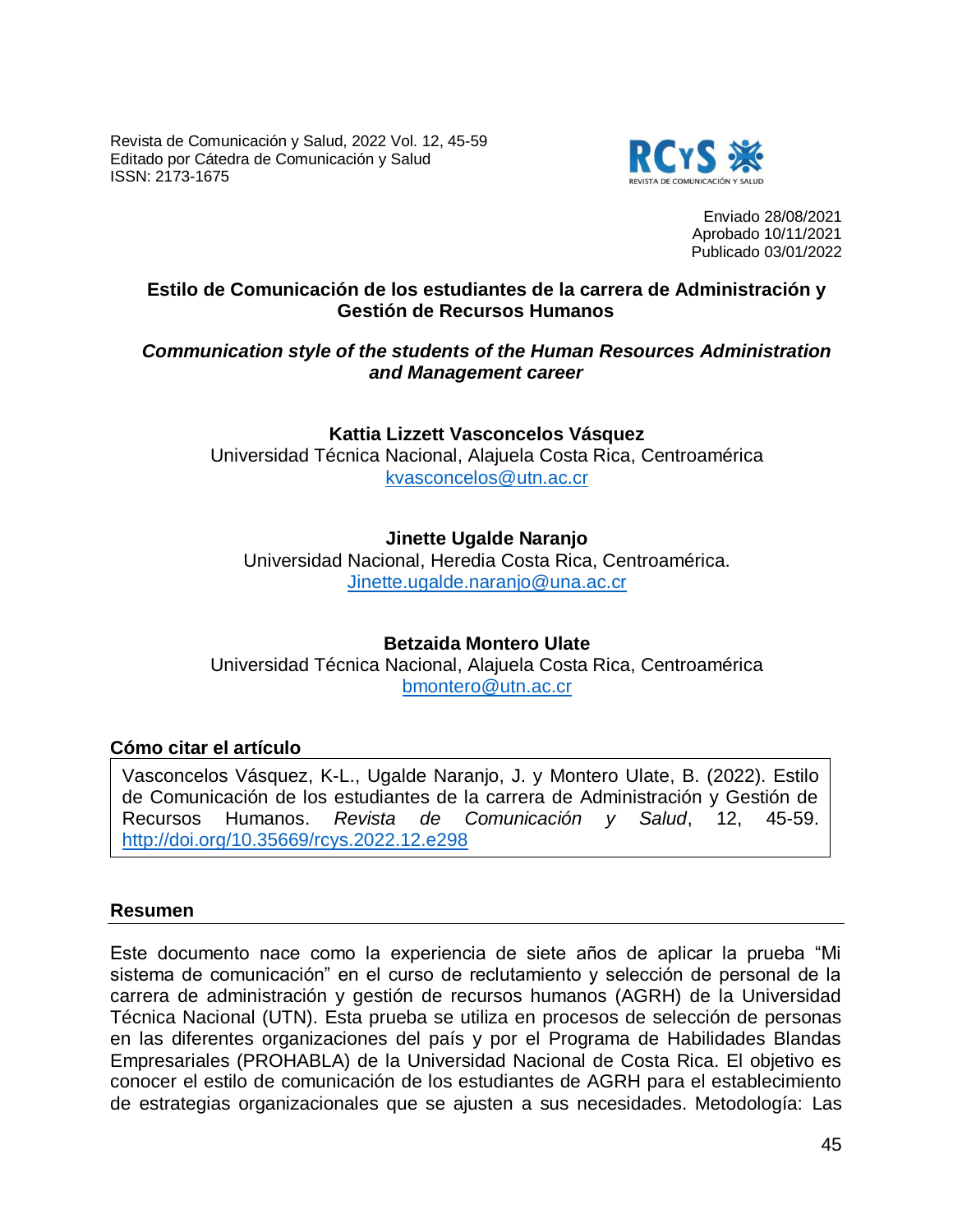investigadoras deciden aplicar esta prueba a cuatro grupos de estudiantes utilizando la herramienta Google form, y se utiliza la triangulación en el análisis de los datos. Resultados: La mayoría de las personas participantes son kinésicas y/o kinestésicas, sobresalen los sentidos del tacto, gusto y olfato. Discusión: Los resultados se considera buenos pues la metodología de la Universidad está basada en el "saber-hacer" por tanto al aplicar los sentidos del tacto, gusto y olfato el estudiantado fortalece la comunicación basada en a través de actividades que se basan en las experiencias vivenciales (ejecutar y vivir cada situación). Conclusiones: Una vez que se conocen los resultados se dan dos situaciones a saber: 1) El profesorado puede diseñar las actividades de clase con las estrategias que favorecen la comunicación. 2) El estudiantado reconoce las fortalezas en sus sentidos y aprovechan estos recursos para potenciar otros sentidos y comunicarse de forma integral.

**Palabras clave:** Capacitación; Educación; Equilibrio; Necesidad de desarrollo; Organizaciones; Prueba de reclutamiento; UTN.

# **Abstract**

This document was born as the experience of seven years of applying the test "My communication system" in the course of recruitment and selection of personnel of the administration and management of human resources (AGRH) career of the National Technical University (UTN). This test is used in the selection processes of people in the different organizations of the country and by the Business Soft Skills Program (PROHABLA) of the National University of Costa Rica. The objective is to know the communication style of AGRH students for the establishment of organizational strategies that fit their needs. Methodology: The researchers decided to apply this test to four groups of students using the Google form tool, and triangulation was used in the data analysis. Results: Most of the participants are kinesthetic and / or kinesthetic, the senses of touch, taste and smell stand out. Discussion: The results are considered good because the University's methodology is based on "know-how", therefore, when applying the senses of touch, taste and smell, the student body strengthens communication based on through activities that are based on experiential experiences (execute and live each situation). Conclusions: Once the results are known, there are two situations: 1) Teachers can design class activities with strategies that favor communication. 2) Students recognize the strengths in their senses and take advantage of these resources to enhance other senses and communicate in an integral way.

**Keywords:** Balance; Education; Need for development; Organizations; Recruitment test; Training; UTN

## **1. INTRODUCTION**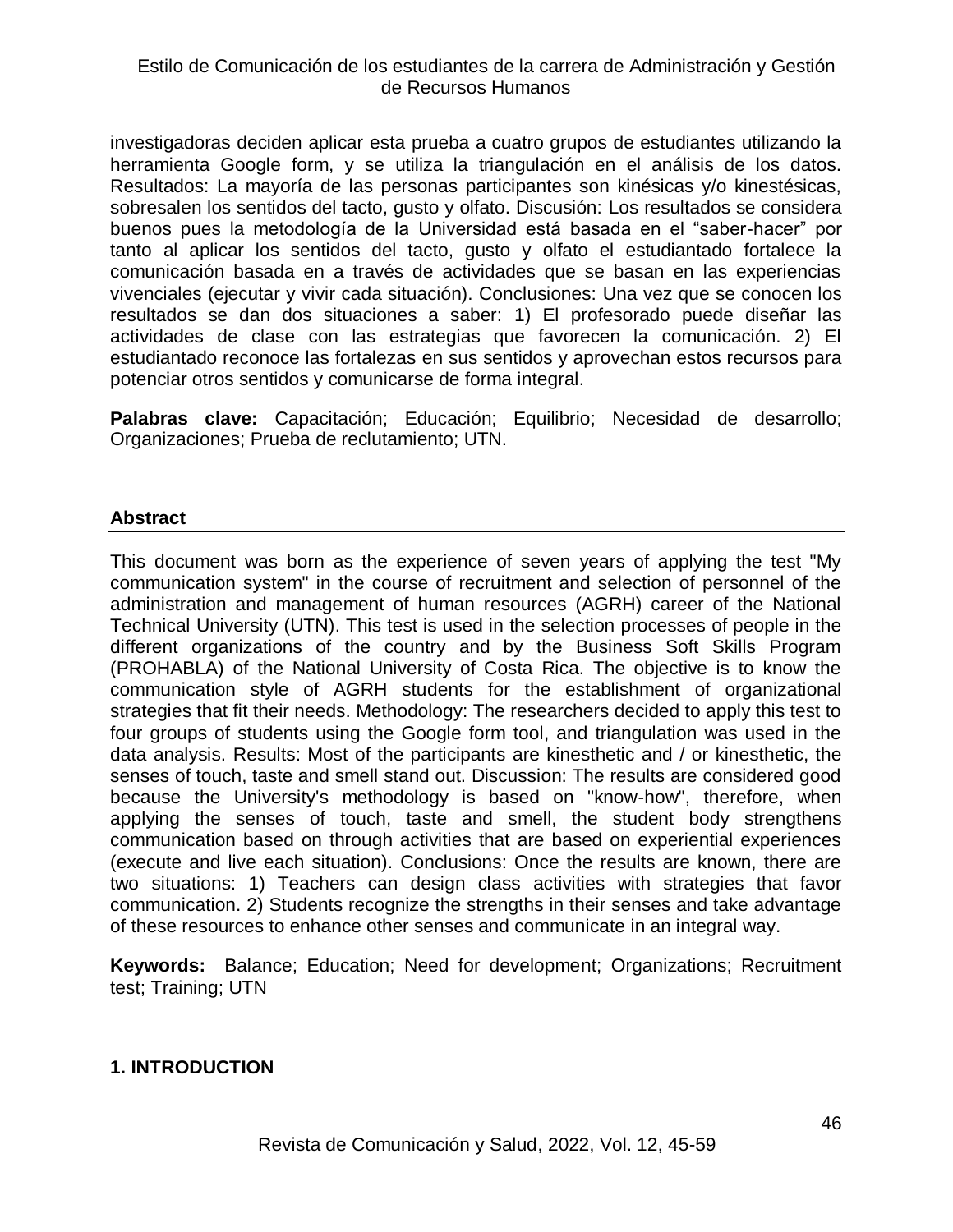Communication is a competence that is demanded in the labour market. For this reason, it must be clear, basic, so that the people who interact with each other can understand each other in such a way that they can carry out their functions and participate in activities, projects or programmes within the organisation.

In this sense, it is said and ratified by experts that communication is inherent to the person and that it can be done through orality, gesticulation and writing. This is strengthened through formal training actions or in spaces that seek to place the individual in situations or contexts that require the development of the ability to achieve the most efficient communication possible.

Nowadays, communication in the company is of great vitality, because the communication process takes place every day in any type of circumstance, be it in personal, work or business life. Interaction and integration processes in an organisation can only be possible through communication. This is why within the changes that are made in companies, communication strategies must always be used in order to make known, for example, the institutional positions, the changes that can be made, the integration that is desired, thus achieving institutional synergy, always remembering that communication is characterised by being dynamic, irreversible and complex.

In this sense, it can be said that communication is a soft skill desirable in people and sought after by companies, considering that a soft skill refers to interpersonal competences, which are focused on the socioemotional part and personal traits, Kautz et al. (2014) mention about these skills that:

Researchers and practitioners use a variety of terms to describe these types of skills: 'soft' competencies, social-emotional skills, social and emotional skills, character skills or personality traits, although the current literature tends to deliberately avoid referring to them as 'traits' since it is assumed that traits generally remain unchanged, while skills can be developed (p.8).

In this way, it highlights the added value that communication has, especially when the labour market demands it as a differentiating and outstanding competence within a competitive market and human resources departments are obliged to facilitate the spaces for its development, as well as being promoters and achieving a good level in the dynamics of the organisation, in validating the effectiveness and veracity of what is communicated.

In other words, for human resources areas, communication becomes a strategy that promotes spaces for feedback and feedback to collaborators, favouring the achievement of objectives through negotiation and consensus, as well as maintaining or improving interpersonal relationships and intervening in conflict situations.

From management skills, supportive communication "seeks to preserve or foster a positive relationship between people when they are trying to solve a problem, give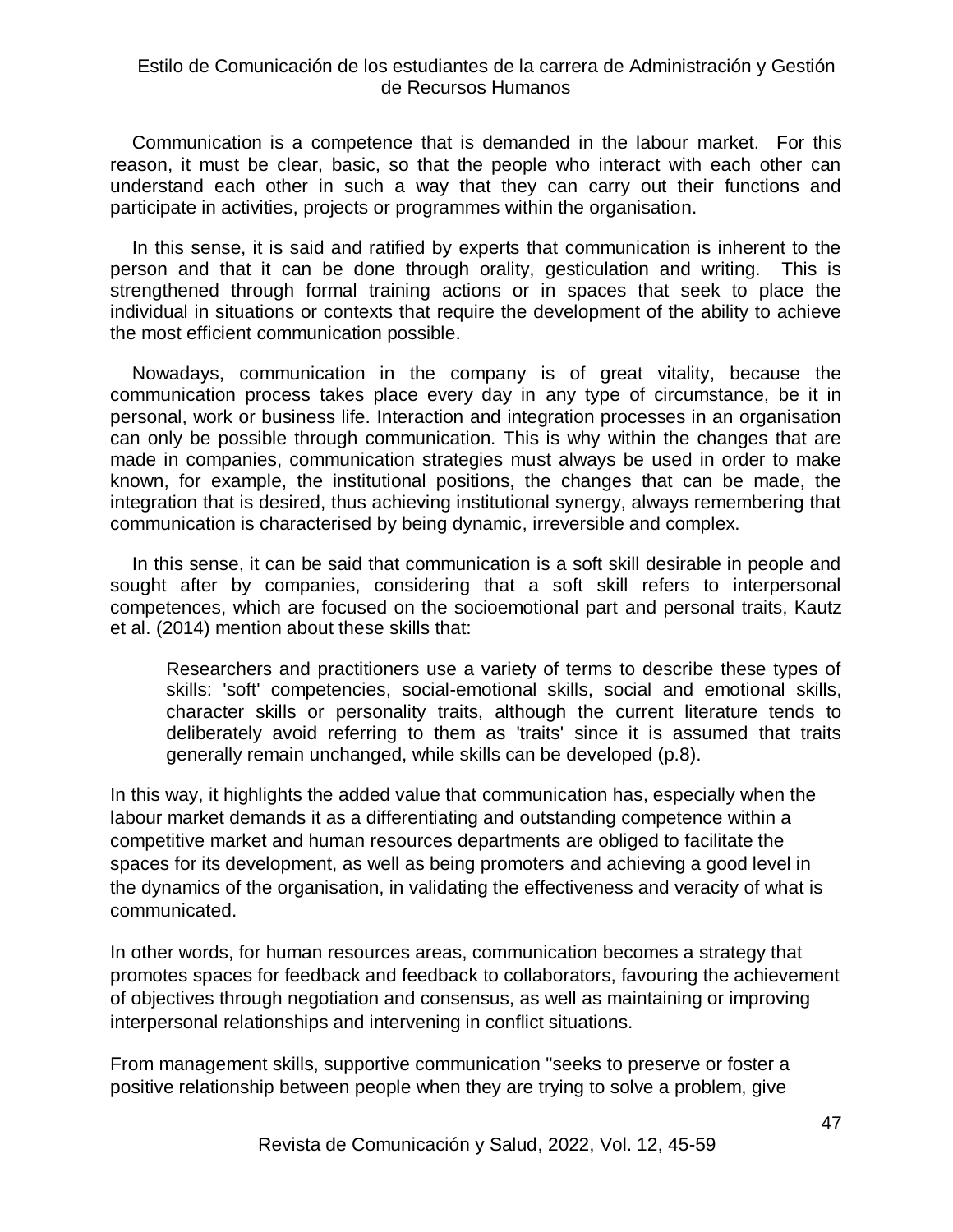negative feedback or deal with a difficult issue" (Whetten and Cameron, 2016, p. 193), it is a vital aspect for people who must give feedback to others, and in this sense the human resources profile fits perfectly.

Therefore, it is important that all actions are backed up with assertive and purposeful communication, where the individual expresses what he/she feels, considering his/her rights and those of other people. At this point, it is necessary to refer to assertiveness, where Herrera (2020) indicates that this refers to:

The perception of our value, abilities and achievements; the view, positive or negative, we have of ourselves. In terms of communication, it refers to a way of communicating honestly, clearly, directly and respectfully, in a way that allows us to express what we think without hurting others and allows us to express our ideas in an open and respectful way (p.62).

Thus, by putting assertiveness into practice in communication processes, a healthy environment is created in which people feel safe to express their thoughts, emotions, as well as what they believe, validating their rights and respecting those of others (Herrera, 2020).

Now, in primary education processes it is very normal to stimulate the senses facilitating the interaction of students where communication can be successful, however, in secondary and university education these practices are being lost, so that some of the students who enter the labour market have a lack related to communication. This encourages companies to design the training process focusing on communication activities applicable both internally and externally.

In addition to the above, the incidence of assertiveness in young people who are part of the university student body is valued, hence Quiñonez and Moyano mention that:

Based on this, it is necessary to reflect on the importance of assertiveness as a style of communication in university education, seeing it fundamentally from the point of view of interaction and the freedom and security that it offers students, as this paves the way to understand, comprehend, differentiate and relate assertiveness to effectiveness, as well as to recognise each of the factors involved in communication, including perception, values and purposes, in addition to the freedom and security to express ideas with responsibility and critical sense (2019, p. 70).

In the context of AGRH students, assertive communication provides them with a group of attributes or principles that according to Whetten and Cameron (2016) can be reinforced in people for their development. These attributes are:

- $\triangleright$  Congruent, not incongruent
- $\triangleright$  Descriptive, not evaluative
- $\triangleright$  Problem-oriented, not person-oriented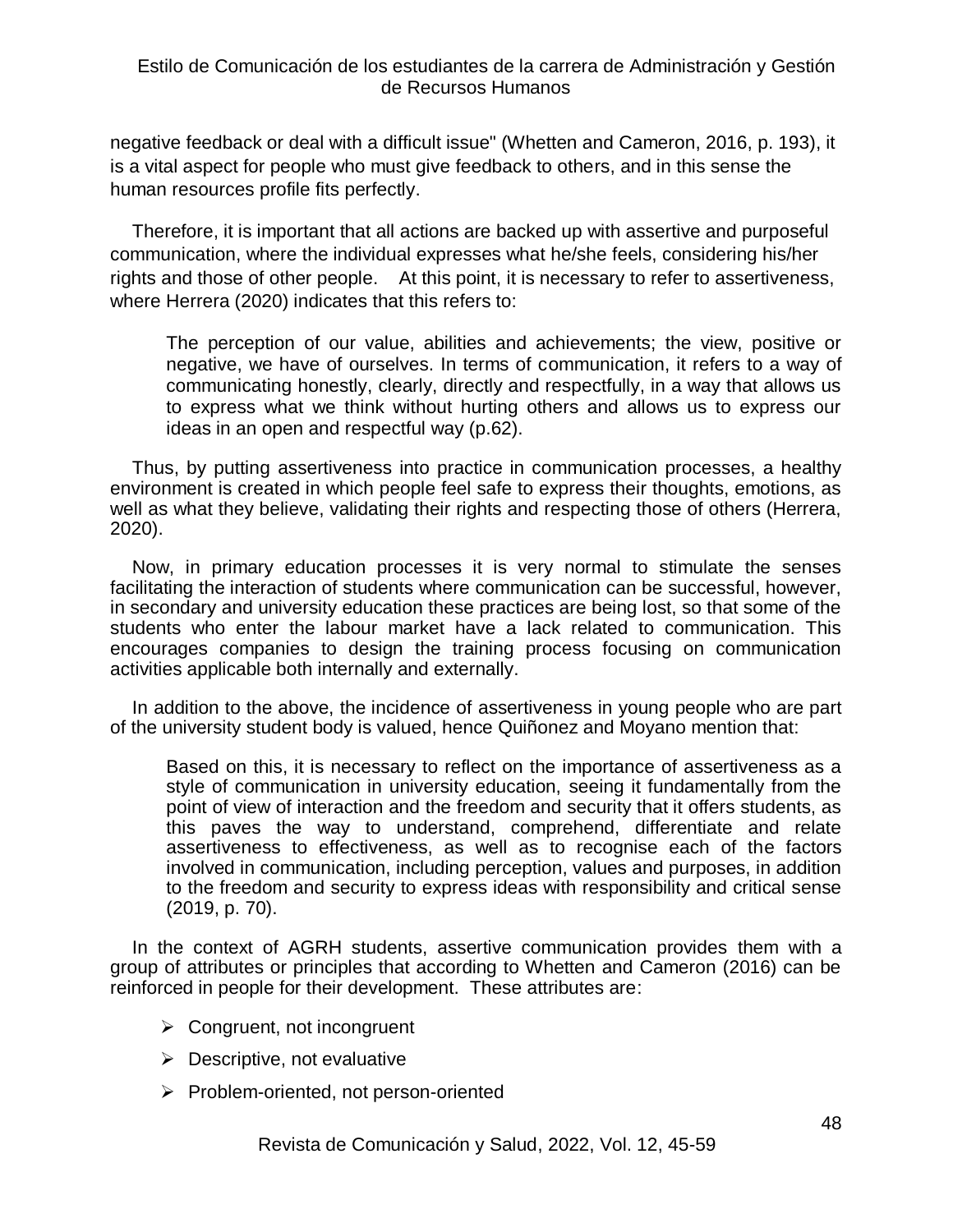- $\triangleright$  Valid, not invalid
- $\triangleright$  Specific, not global
- $\triangleright$  Conjunctive, not disjunctive
- $\triangleright$  Proprioceptive, not indirect

Supportive listening, not unilateral listening (p.197), thus highlighting that communication is one of the skills most in demand by employers in certain types of industries. In Costa Rica there are more than 274 customer service centres in various clusters or business areas. An example of these are the "search service human resources", where some of the graduates of the career, find possibilities to work in companies such as: IBM, P&G, INTEL, Gillette and offices of foreign banks that have centralised Human Resources areas in Costa Rica.

Taking into account the above, from the AGRH career, and specifically from the recruitment and personnel selection course, a test is applied for the detection or validation of the way in which the person communicates through their five senses (sight, hearing, smell, taste and touch) and with the results of this, training and training actions are proposed for the students, thus promoting continuous improvement and the strengthening of communication skills. In addition, participants are made aware of the value of recognising their communication style, how they can apply it in different environments (social, academic, work) and how to make the most of it so that it flows properly.

This is how this course considers a topic developed by Neurolinguistic Programming and which refers to the systems of representation of information, key in the process of learning and communication. On this point Marambio, Becerra, Cardemil and Carrasco (2019) mention that according to the Blander and Grinder Model, neurolinguistic programming or VAK (visual, auditory and kinesthetic) and postulated in 1988, people have three systems of mental representation on the information they receive, the following table details each of them: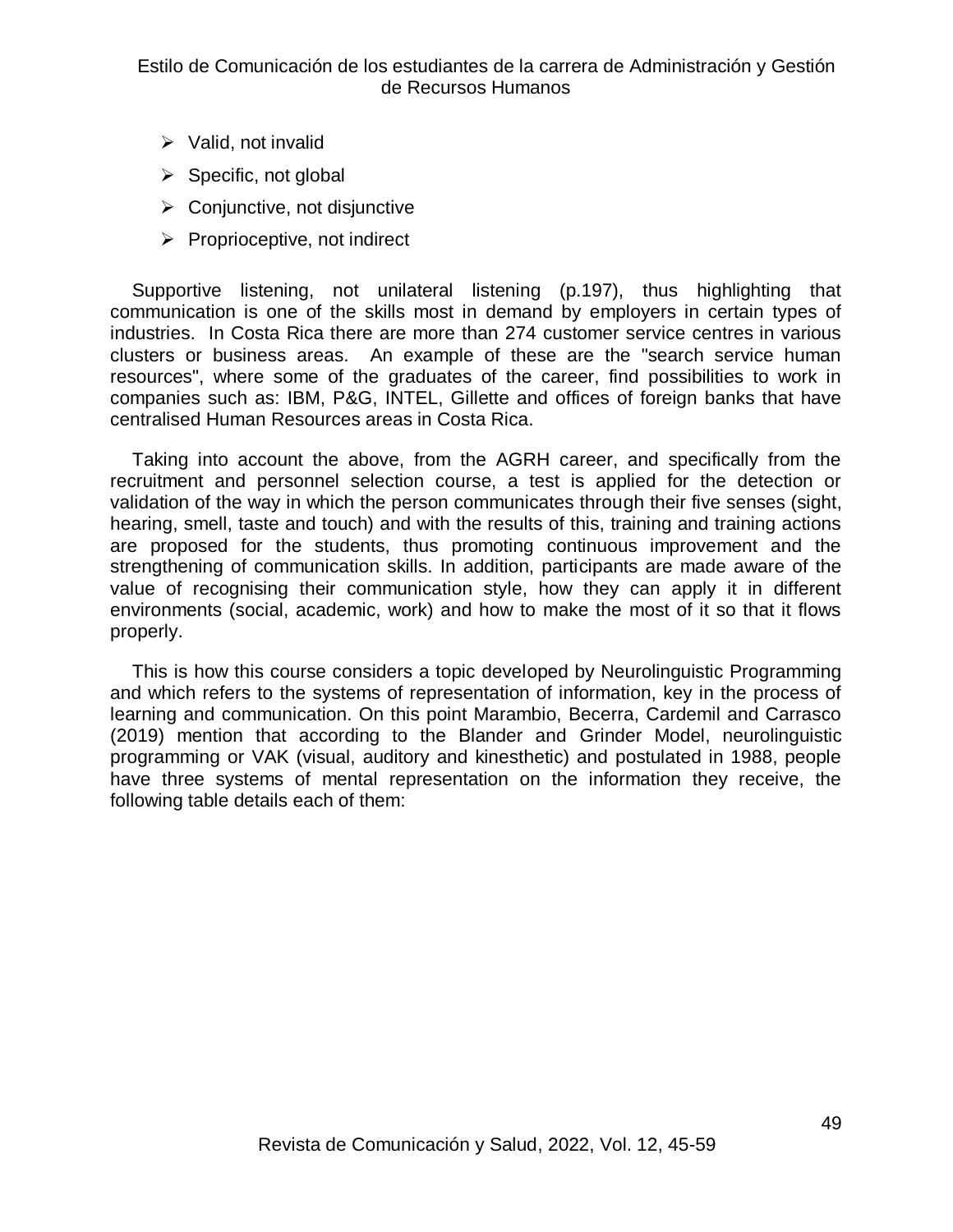| Visual                                                                                                                                                                                          | <b>Auditory</b>                                                                                                                                                                                                                                                                                                                                                                                                                                                                | Kinaesthetic                                                                                                                                                                                                                                                                                                                                                                                                                                                                                                                                                                                             |
|-------------------------------------------------------------------------------------------------------------------------------------------------------------------------------------------------|--------------------------------------------------------------------------------------------------------------------------------------------------------------------------------------------------------------------------------------------------------------------------------------------------------------------------------------------------------------------------------------------------------------------------------------------------------------------------------|----------------------------------------------------------------------------------------------------------------------------------------------------------------------------------------------------------------------------------------------------------------------------------------------------------------------------------------------------------------------------------------------------------------------------------------------------------------------------------------------------------------------------------------------------------------------------------------------------------|
| Used when recalling concrete<br>and abstract images (numbers<br>and letters); visual subjects plan<br>much better than other styles, as<br>this style captures a lot of<br>information quickly. | Sounds, music and voices are<br>recognised in the mind (such as<br>remembering someone's voice).<br>These subjects learn best when<br>they receive oral explanations<br>and when they can speak and<br>explain the information to others.<br>This system uses a sequential<br>ordered<br>form<br>and<br>οf<br>representation, the subject needs<br>to listen to their mental recording<br>step by step, without forgetting<br>any words, as they do not know<br>how to follow. | This system is used when<br>remembering the taste of food, or<br>when listening to a song or<br>performing a<br>physical<br>manoeuvre, and what is learned<br>through<br>sensations<br>and<br>movements. With this system,<br>information is processed more<br>slowly, but much more deeply,<br>making it difficult to forget, and,<br>being in this way, these subjects<br>need more time than others to<br>achieve their<br>learning.<br>Sometimes it refers<br>to the<br>sensations associated with a<br>piece of knowledge rather than<br>the physical manoeuvre related<br>to this new information. |

#### *Table 1 Mental information representation systems*

**Source:** Marambio, Becerra, Cardemil and Carrasco, 2019, pp. 405-406. Own elaboration.

With regard to table 1, Espinoza, Miranda and Chafloque indicate that this model "is based on the fact that the person tends to have a produced and programmable behaviour, where the emotional state will be determined by sensory perceptions, evidenced through communication that can be verbal and non-verbal" (2019, p.386). The above is relevant because, through the identification of these systems in students, it is possible to establish strategic actions aimed at strengthening their profile.

In addition to the above, strategic and organisational communication defines the appropriate channels for information to flow and be validated in the company. Human resources areas use this system to reinforce internal communication with employees, promote the employer brand, encourage productivity levels and continuous improvement, through the development of competencies or skills that are consolidated through training and coaching programmes. To this end, it must be considered that the ways in which people communicate within the company are related to the habitual way of communicating. In this sense, it is necessary to ensure that the information provided is that required by the company and that it allows the achievement of the established objectives and functions.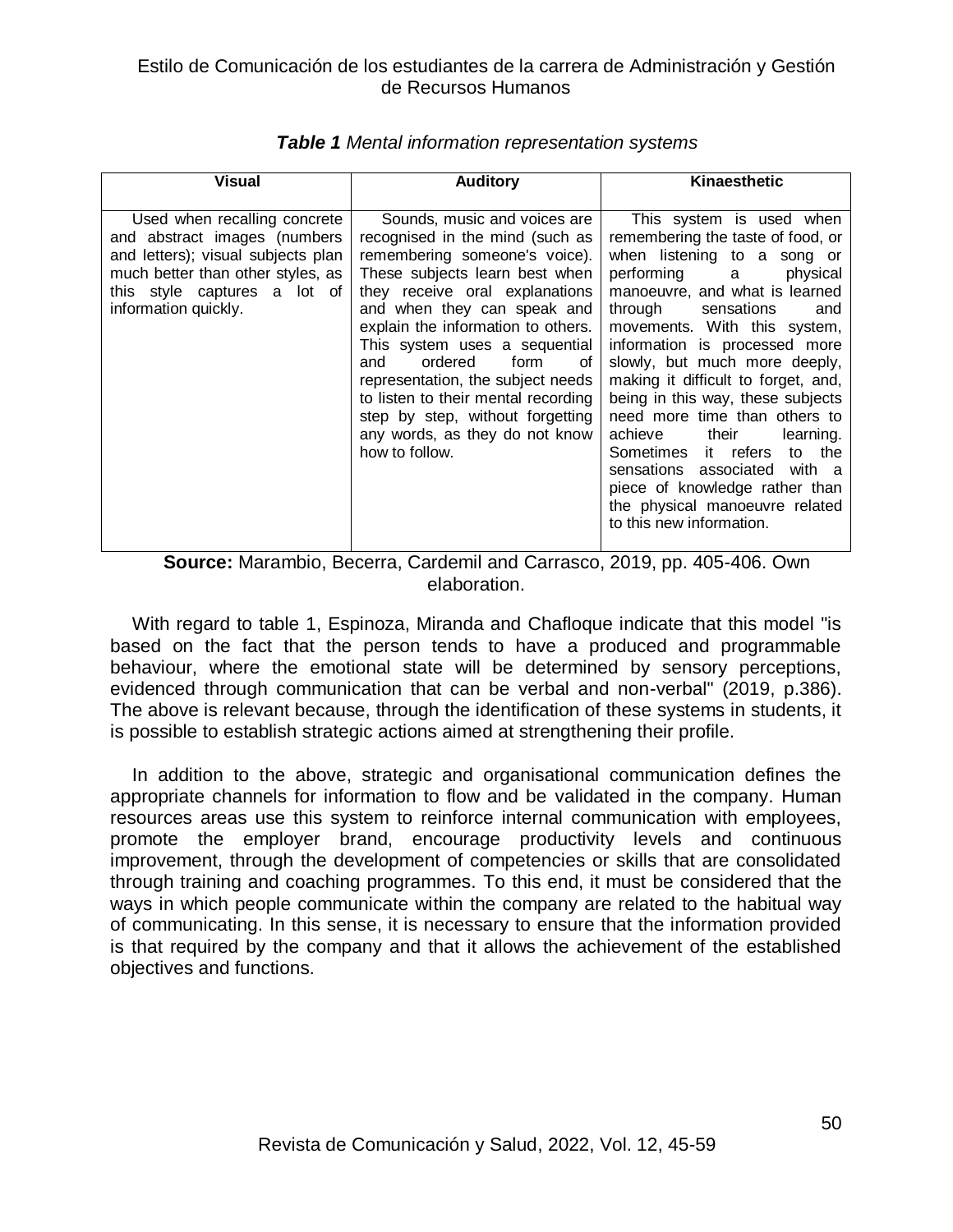# **2. OBJECTIVE**

The objective of this work is: To detect the communication style of the students of the AGRH course in order to strengthen the profile of the participants.

This objective allows the identification of the students' communication strengths as well as the possibility of drawing up a training plan through which the students can develop their communication skills and generate empathy with the people around them, thus facilitating the communication process when they enter the labour market in the organisation.

# **3. METHODOLOGY**

In this research, the mixed method is used as "a potentially useful resource at different stages of the research: one, more focused on the construction of the data, another in the instance of analysis, and another in relation to the theoretical articulation in interdisciplinary contexts" (Santos, Pi Puig and Rausky, 2018, p.266 ), triangulation is also used, as it is not limited to "the convergence of data (the original sense proposed by Webb et al.) but it also reaches researchers, theories and methods" (Piovanni, 2018, p. 441). In this sense, triangulation validates and achieves a better understanding of a phenomenon because it is approached from different perspectives (Piovanni, 2018). In this way, "triangulation is a reference that may involve the use of different sources of qualitative or quantitative data, and does not necessarily involve the crossing of both approaches" (Santos, Pi Puig and Rausky, 2018, p.261).

In order to achieve the established objective and comply with the aforementioned methodology, a questionnaire is used as a data collection instrument on the Google platform, which is based on the test called "My Communication System". This test consists of 16 structured questions, with a single answer that selects from three options: a), b) and c), each option is equivalent to one point, which at the end are added together, assigning a higher score to one of the systems.

The form can only be filled in once per person. A value is given to each option. Once the data has been collected, it is analysed using the possibilities offered by Excel, in which qualitative and quantitative approaches are taken into account. From the data, the graphs are generated automatically with the intention of not manipulating the results at any time.

It is worth mentioning that the technique used is the use of tests of the speciality of human resources, in this case a test that is valid at an international level by recruiting companies that provide recruitment and selection services to all types of organisations. In the following tables, the possibilities of response by a person using one sense to the extreme are shown. For example: in table 1 we have the visual extreme and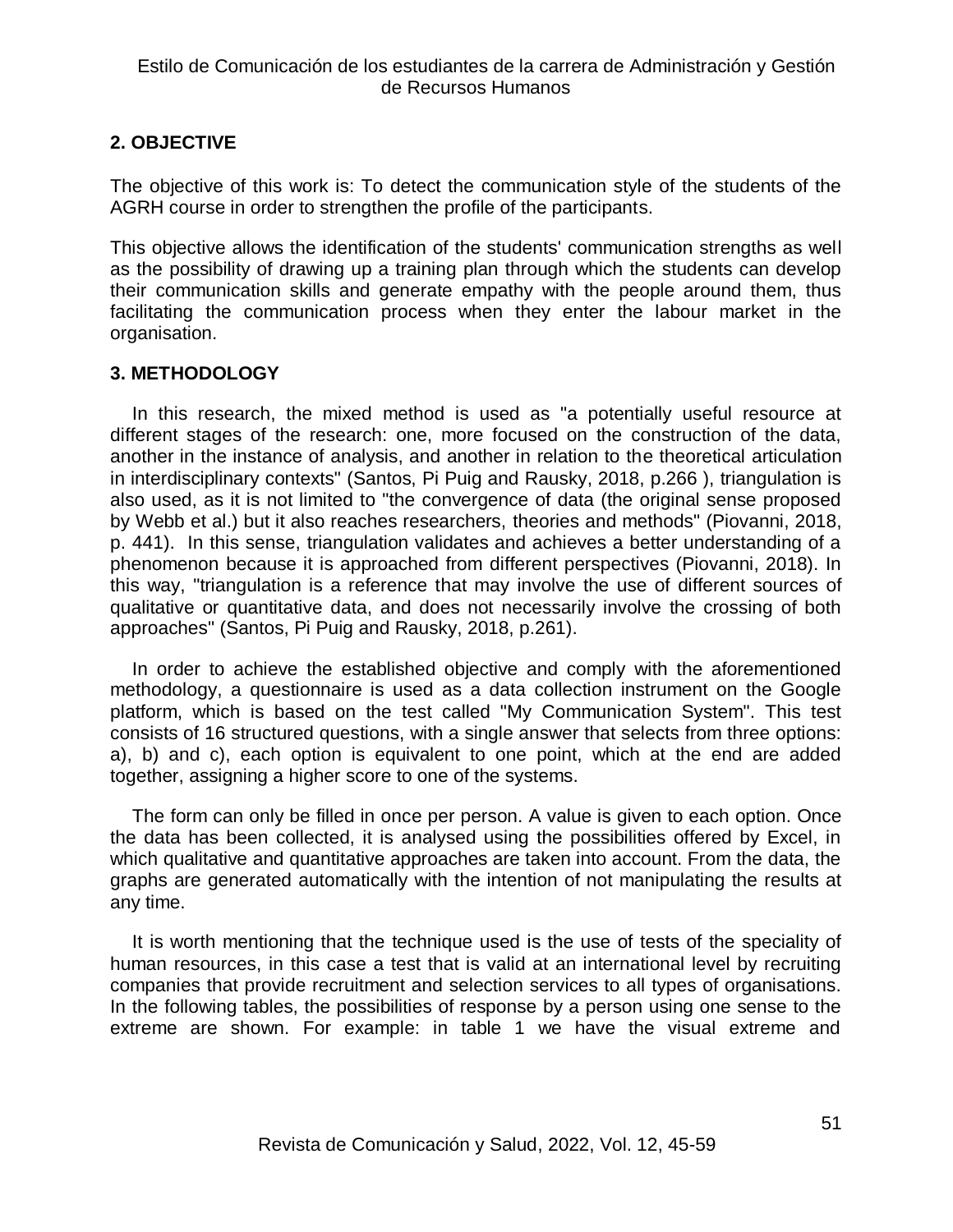antagonistically a person who is not visual<sup>1</sup>.

| Option A | Option B       | Option C |
|----------|----------------|----------|
| 16       | 0              | 0        |
| 15       |                | 0        |
| 14       | $\overline{2}$ | 0        |
| 13       | 3              | 0        |
| 12       | 4              | 0        |
| 11       | 5              | 0        |
| 10       | 6              | 0        |
| 09       | 7              | 0        |
| 08       | 8              | 0        |
| 07       | 9              | 0        |
| 06       | 10             | 0        |
| 05       | 11             | 0        |
| 04       | 12             | 0        |
| 03       | 13             | 0        |
| 02       | 14             | 0        |
| 01       | 15             | 0        |
| 0        | 16             | 0        |

**Table 1.** *Score focused on option A. A 100% visual person*

**Source:** My Communication System Tool.

|          |                | <u>ັບ ເ</u> |  |
|----------|----------------|-------------|--|
| Option B | Option C       | Option A    |  |
| 16       | 0              | 0           |  |
| 15       | 1              | 0           |  |
| 14       | $\overline{2}$ | 0           |  |
| 13       | 3              | 0           |  |
| 12       | 4              | 0           |  |
| 11       | 5              | 0           |  |
| 10       | 6              | 0           |  |
| 09       | 7              | 0           |  |
| 08       | 8              | 0           |  |
| 07       | 9              | 0           |  |
| 06       | 10             | 0           |  |
| 05       | 11             | 0           |  |
| 04       | 12             | 0           |  |
| 03       | 13             | 0           |  |
| 02       | 14             | 0           |  |
| 01       | 15             | 0           |  |
| 0        | 16             | 0           |  |

**Table 2.** *Score focused on option B. A 100% hearing person*

**Source:** My Communication System Tool.

**TELECT**<br><sup>1</sup> It is necessary to make the clarification that this applies to people who have all five senses abilities and do not have any kind of disability in these.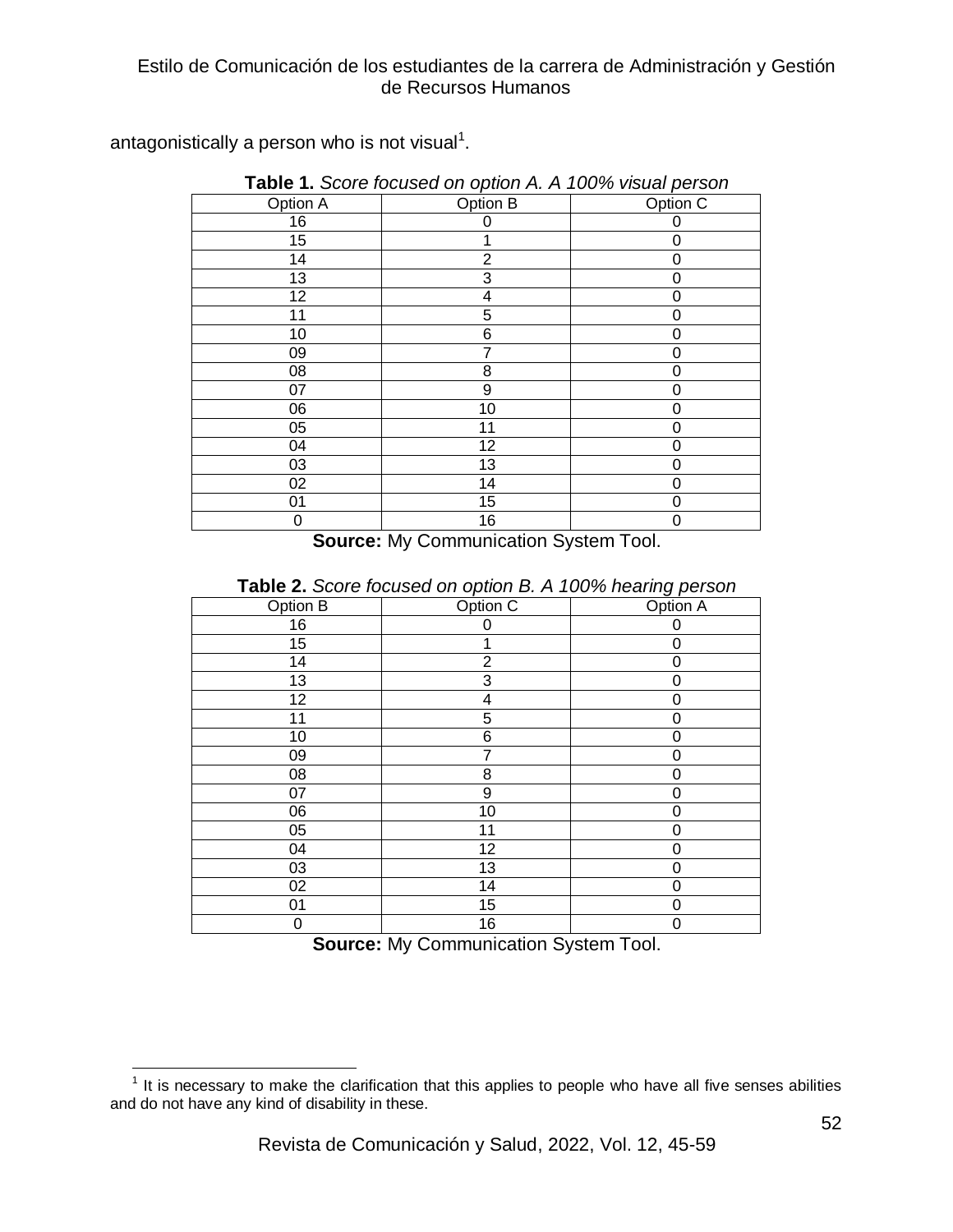| Option C        | Option A        | Option B |
|-----------------|-----------------|----------|
| 16              | 0               | 0        |
| $\overline{15}$ | 1               | 0        |
| 14              | $\overline{2}$  | 0        |
| 13              | 3               | 0        |
| 12              | 4               | 0        |
| 11              | 5               | 0        |
| 10              | 6               | 0        |
| 09              | 7               | 0        |
| 08              | 8               | 0        |
| 07              | 9               | 0        |
| 06              | 10              | 0        |
| 05              | 11              | 0        |
| 04              | $\overline{12}$ | 0        |
| 03              | 13              | 0        |
| 02              | 14              | 0        |
| 01              | 15              | 0        |
| 0               | 16              | 0        |

**Table 3.** *Score focused on option C a 100% kinaesthetic or kinesthetic person*

**Source:** My Communication System Tool.

The tables presented here are the extremes of scoring. However, it is normal for the person filling in the form to score in all three options.

There is a training profile which is as follows.

| <u>i adio -ii Dalahood oool o oli tiio tiiroo optiono</u> |                |                |  |
|-----------------------------------------------------------|----------------|----------------|--|
| Option A, B, C                                            | Option A, B, C | Option A, B, C |  |
|                                                           |                |                |  |
|                                                           |                |                |  |
|                                                           |                |                |  |

**Table 4.** *Balanced score on the three options*

**Source:** My Communication System Tool.

This picture shows the commodity situation and is a product of the constant use of all the senses by a person. In the business world this is a comparative advantage that favours the communication process because it is easy to establish work and personal relationships with this profile.

The selection criteria of the population are:

- Each student is selected on the basis of their relationship with the researchers and their relationship with other previous and future courses.
- Having taken the training and development course with Professor Kattia Vasconcelos Vásquez and the willingness of the students to take and answer the test within a specific time.
- Another requirement is to be an active student of the Human Resources Administration and Management course during the second semester of the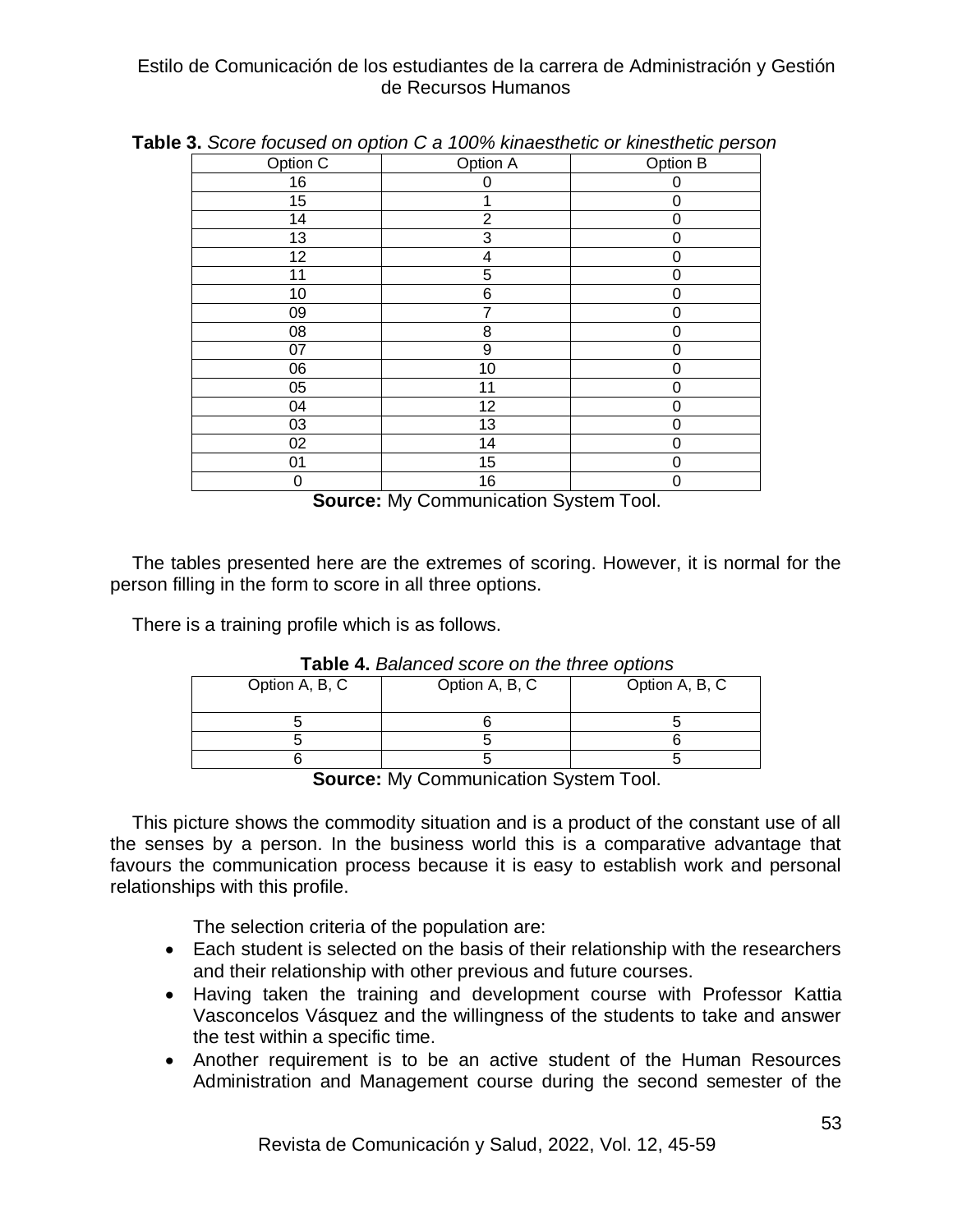AGRH course.

The population that meets all the selection criteria is 156 students.

These results are discussed in class with the different groups in order to design a strategy for continuous improvement in the course of the lessons. So, when further tests are to be carried out in the recruitment process, the types of communication are considered in order to maximise the results and the learning process.

# **4. RESULTS**

# **4.1 Number of participants**

The following table shows the distribution of persons participating in the application of the form.

| <b>Table 2.</b> Gender composition of the population |       |     |  |
|------------------------------------------------------|-------|-----|--|
| <b>Number of participants</b>                        | Women | Men |  |
| 156                                                  | 124   | 32  |  |
| <b>Source:</b> Form applied to students.             |       |     |  |

The Human Resources Administration and Management programme at the National Technical University is characterised by the fact that the majority of students are women. This is a characteristic that is also reflected at the national level according to data seen in different reports.

| <b>I able J.</b> Results IVIV Communication Ovstein |          |            |  |
|-----------------------------------------------------|----------|------------|--|
| <b>Senses</b>                                       | Quantity | Percentage |  |
| Visual                                              | 19       |            |  |
| Auditory                                            | 34       |            |  |
| Kinaesthetic/kinaesthetic (touch, taste and smell)  | 103      | 66         |  |

## **Table 3.** *Results My Communication System*

**Source:** Form applied to students.

The results show that 66% of the participants are Kinaesthetic and use the three senses of touch, taste and smell to communicate. These results are very similar to those found in recruitment processes in organisations. Historically, in the world of recruiters, it is mentioned that Costa Ricans are characterised by being very tactile in the different ways they act.

The main characteristics of this group of people is that they will generally react through tactile and epidermal sensations, i.e. with skin contact. Their voice is generally deep and their way of speaking is slow, they use metaphors to communicate and they give and receive information through practical experiences, using the body, movements and contact, as mentioned by Marambio, Becerra, Cardemil and Carrasco "they process information more slowly, but much more deeply, making it difficult to forget it, and, being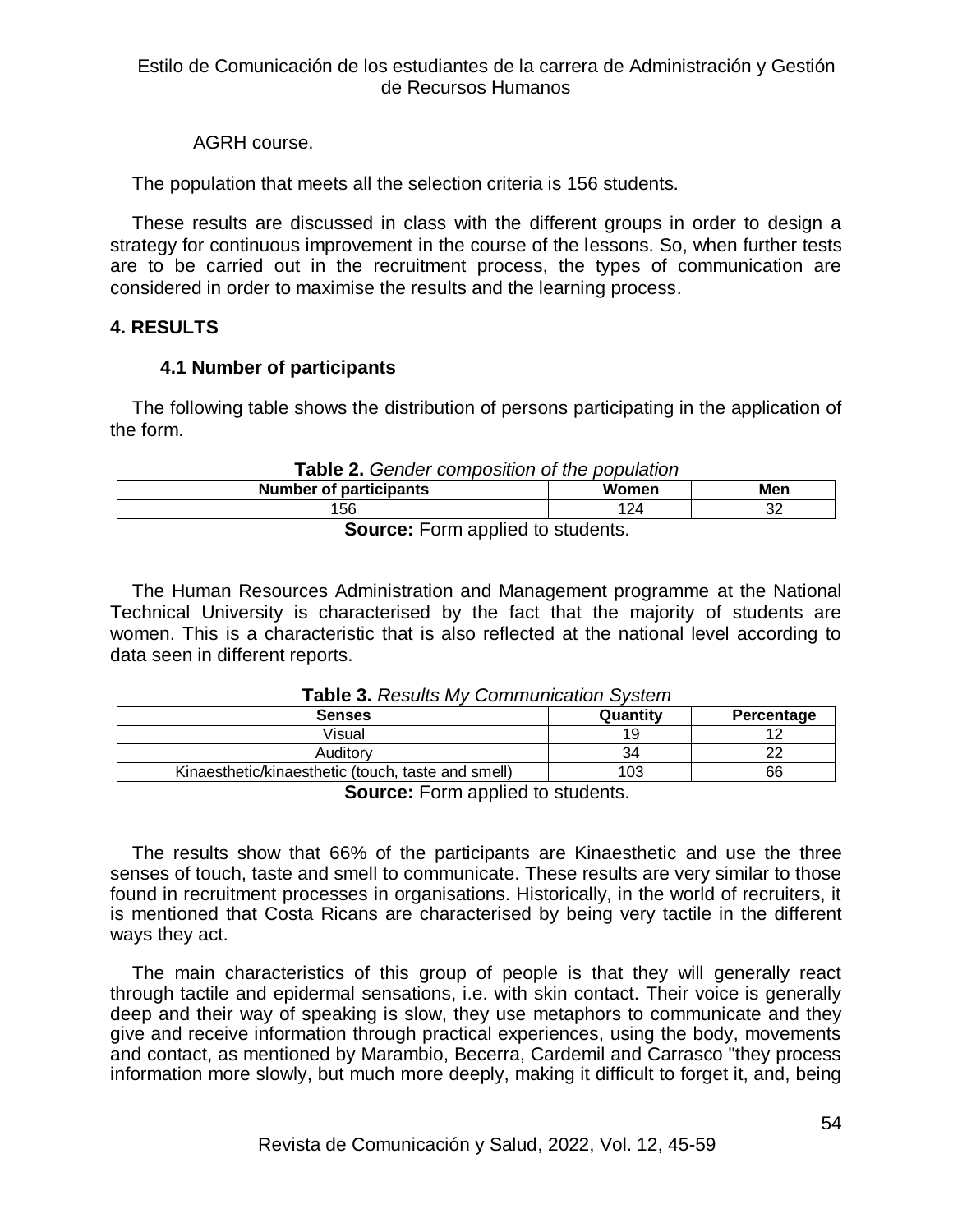in this way, these subjects need more time than others to achieve their learning" (2019, p. 406).

Adding to the above, Mera and Amores (2017) indicate that "Kinesthetic learners process information by associating it with the sensations and movements of their body, doing things, experiments and projects; learning is slower than with the other two systems (visual and auditory) but much deeper and longer lasting" (p.188).

Complementing the data, an important result is that 64% are in the range of assertive communication. This is the result of a control question asked to the students. This denotes that the capacity or ability that people have to transmit their ideas or thoughts is effective, avoiding feelings of guilt or shame and above all taking into account the rights of the other person. That is, they can express their feelings (positive or negative) about a given situation in such a way that the other person does not feel hurt or offended, as stated by Herrera when he indicates that assertiveness "In terms of communication, it refers to a way of honest, clear, direct and respectful communication, with a manifestation that allows us to express what we think without hurting others and allowing us to express our ideas in an open and respectful way" (2020, p.62).

In addition, 77% have a purposeful response to a waiting event. If given an adequate explanation. And 58% value their time. Also, 61% state the importance of respect for their time. This is relevant because in the communication process, attitudes towards communication can be positive, thus improving communication and trust between individuals; however, when it is negative, it tends to hinder the process and generally causes conflicts.

Regarding aspects of direct attention and personal treatment or good manners, 97% of students point out the correct way of requesting a service.

On the other hand, 85% of students indicate that they like to be treated well when they are asked for their opinion on a subject, which is in line with Quiñonez and Moyano:

From the point of view of interaction and the freedom and security it provides for students, as this paves the way to understand, comprehend, differentiate and relate assertiveness and effectiveness, as well as to recognise each of the factors involved in communication between them (2019, p.70).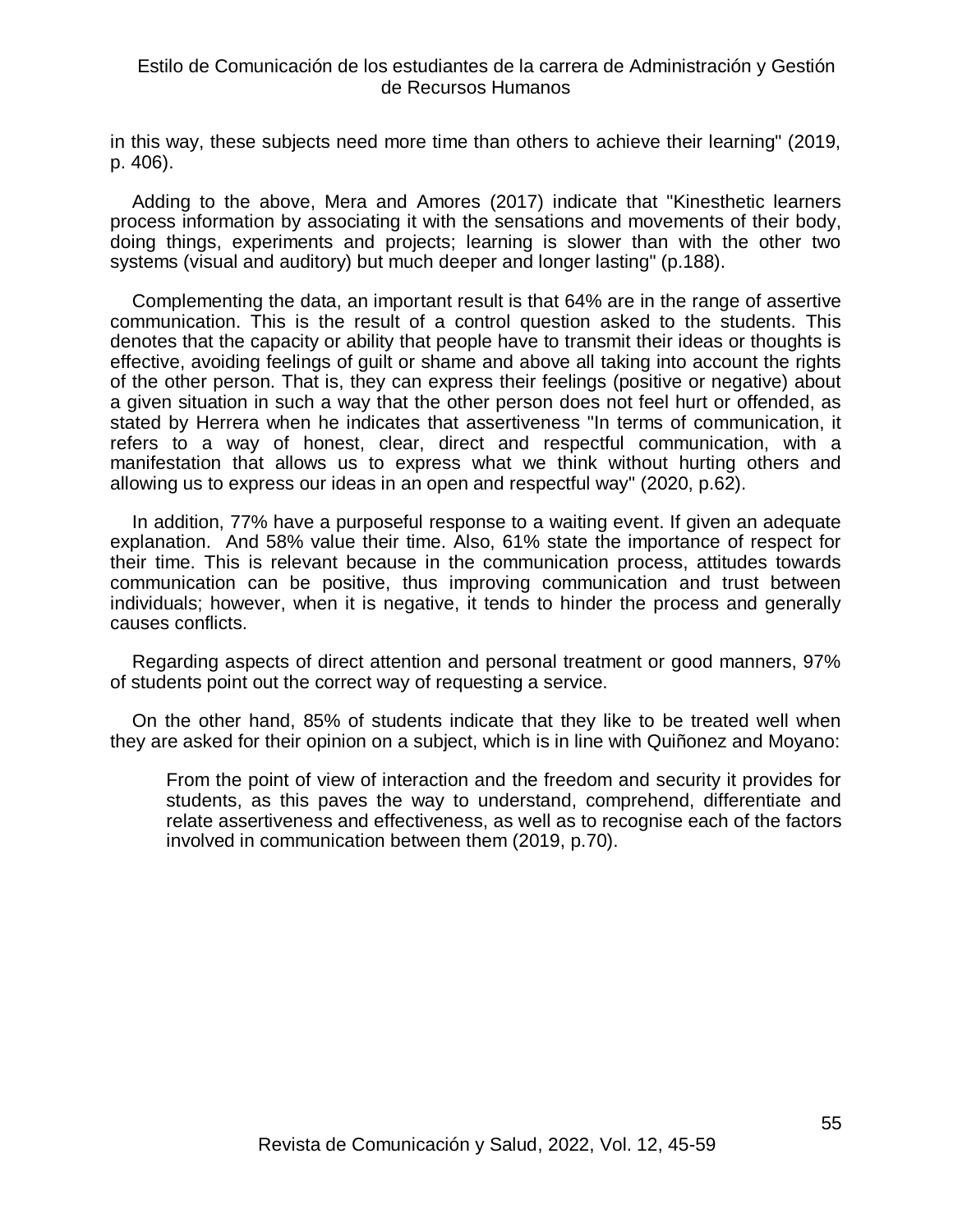## **5. CONCLUSIONS**

Considering the results of the application of the instrument, the participation of women in careers in the social and economic areas, a sector to which the human resources administration and management career belongs, is noticeable. In the jargon of the sector it is indicated that human resources is a career dominated by women. In this case, the comments from the labour market are confirmed.

On the other hand, the results of the communication system indicate that the kinaesthetic senses are the most used for communication and from the point of view of education for learning. That is to say that the results of the participants are related to what is stated in the theory and are manifested through touch, emotions, all this through the previous experiences they have had.

This should be considered because when designing communication strategies, images are not going to be the main focus of attention, nor are speeches or dialogues. In that sense, it is a challenge for the trainer and communicator of the organisation. These strategies should consider each of the communicative forms of the students, with special emphasis on kinaesthetics, considering what Marambio, Becerra, Cardemil and Carrasco mention:

This model of learning style is based on the fact that all people use different systems unequally and therefore have different development of these sensory pathways, promoting the reception of information delivered in one modality over others. Thus, people accustomed to selecting one type of information will be able to absorb and learn more easily when presented with new knowledge in that preferred modality (2019, p.406).

This means that teamwork and participation are basic tactics for attending to this population. Taking up the methodology indicated by the University, as it is a technical training, the activities and exercises should be pragmatic and take advantage of the skills and competences developed by the participants.

The student population is clear that assertive communication should always have the rules of courtesy, respect and in a simple way.

And with regard to direct attention and good treatment, the importance of empathy in the communication process and communicative ability is denoted, referring to this as the ability of people to identify mentally and affectively with the other. That is, according to the results, these people can read the emotions and thoughts of people in a specific context.

It can be seen that empathy plays a very important role in the communication process as it allows the person to listen carefully to the other person, to handle one's own and other people's emotions without interfering with the transmission of the message and to understand the possibilities and limitations of others. On the other hand, learners can gain some advantages of empathic communication such as: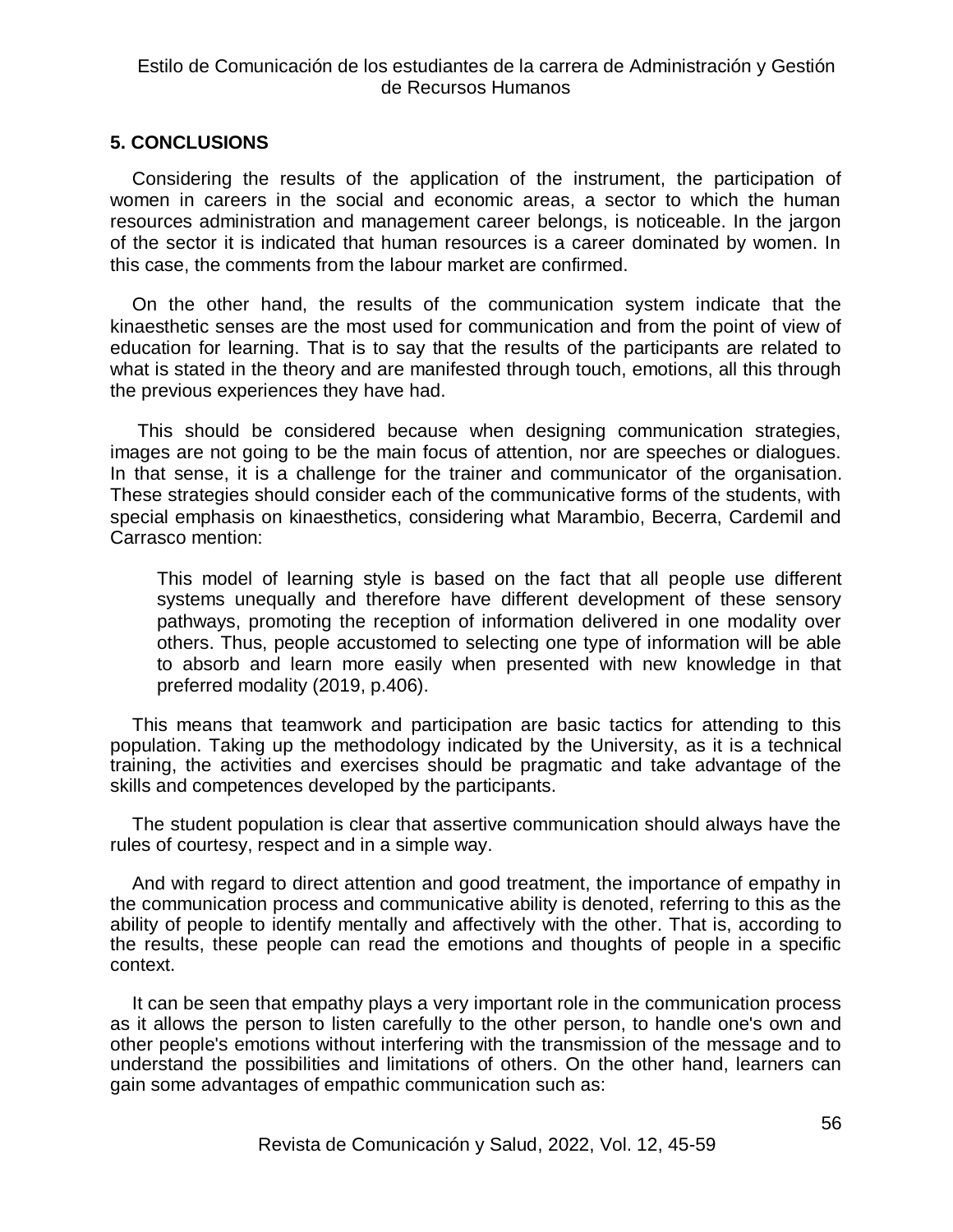- Communication flows if you are able to identify each other's emotions, even if they are not expressed openly.
- When there is empathy, people can feel understood, allowing them to strengthen and strengthen their relationships with each other.
- They are able to accept and adapt to each other's expressions of emotions.

With regard to the learning obtained through this research, it is considered that from this experience an important result is that an explanation of the facts is made to understand, this is what the students request, so the strategies are implemented from the career of AGRH. In other words, it is to design a relationship of respect and person to person.

Through the application of this test, it can be seen that training and capacity building in this type of subject has results that allow the design of strategies and actions for improvement based on a collective approach. In this case, it is highlighted that in addition to knowing the communication style, people can use each of them to interact effectively with people and the environment, making the most of their personal characteristics.

The results of the application of the communication system allow the following conclusions to be drawn:

- The communication style of most of the participants in this manuscript is kinaesthetic and/or kinaesthetic. This means that teachers need to use communication strategies that facilitate the process.
- When people identify their communication style they become more sensitive to the process and sometimes ask the professors to facilitate strategies for better understanding. This is also consistent with companies using this type of communication strategy. They use the different media to obtain assertive communication and it strengthens the organisation.
- On the other hand, participants resort to simple methods to develop their other communication systems and it becomes a strength to recognise a physical ability.
- In class events they use all three forms of the communication system to generate empathy with the other learners.
- Students and professors take advantage of packages and apps for the presentation of topics and other classroom exercises.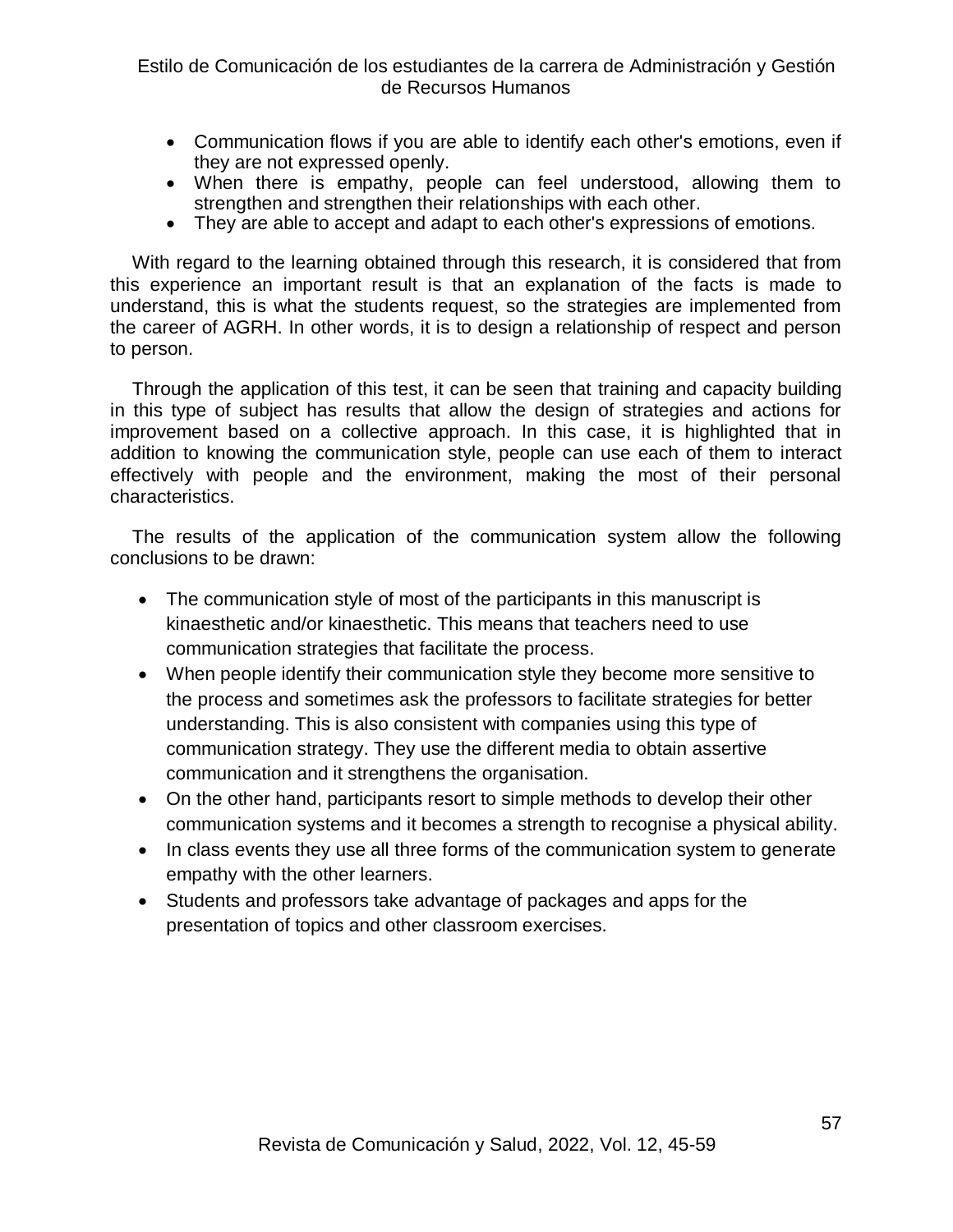# **6. RECOMMENDATIONS**

The recommendations arising from the results of this research include the following:

- The generation of educational strategies that allow a greater link to assertive communication in the curricula of the different university careers, in order to encourage the development of communication skills that are essential not only in the workplace, but also in people's daily lives.
- The promotion of assertive communication spaces in the classroom, which are characterised by the implementation of empathy, respect and tolerance.
- The identification of the students' communication style in order to maximise their strengths and reduce their shortcomings in the communication process, and to be able to resort to tools and inputs that improve their communication skills when entering the labour market.

On the other hand, as a recommendation, some lines of research that can be addressed as a complement to this research are set out:

- Repercussions of assertive communication from the telework modality.
- Benefits of technological tools for the improvement of communication of university students entering the labour market.

# **7. REFERENCES**

Espinoza, J.; Miranda, W. y Chafloque, R. (2019) Los estilos de aprendizaje Vark en estudiantes universitarios de las escuelas de negocio*. Revista Propósitos y Representaciones*, *7(*2), 384-414.

Herrera, F**.** (2020). *Comunicación asertiva para el trabajo colaborativo.* [https://www.binasss.sa.cr/opac](https://www.binasss.sa.cr/opac-ms/media/digitales/Comunicaci%C3%B3n%20asertiva%20y%20trabajo%20colaborativo%20DOCUMENTO%20COMPLETO%20(1).pdf)[ms/media/digitales/Comunicaci%C3%B3n%20asertiva%20y%20trabajo%20colaborat](https://www.binasss.sa.cr/opac-ms/media/digitales/Comunicaci%C3%B3n%20asertiva%20y%20trabajo%20colaborativo%20DOCUMENTO%20COMPLETO%20(1).pdf) [ivo%20DOCUMENTO%20COMPLETO%20\(1\).pdf](https://www.binasss.sa.cr/opac-ms/media/digitales/Comunicaci%C3%B3n%20asertiva%20y%20trabajo%20colaborativo%20DOCUMENTO%20COMPLETO%20(1).pdf)

Kautz, T.; Heckman, J.; Diris, R.; Weel, B.; & Borghans, L. (2014). Fostering and measuring skills: improving cognitive and non-cognitive skills to promote lifetime success. *OECD Publishing: OECD Education Working Papers*, 110.

Marambio, J.; Becerra, D.; Cardemil, F. y Carrasco, L. (2019) Estilo de aprendizaje según vía de ingreso de información en residentes de programas de postítulo en otorrinolaringología*. Revista Otorrinolaringolo*. Cir, Cabeza Cuello, 2019. 79, 404-413

Mera, M, y Amores, P. (2017) Estilos de aprendizaje y sistemas de representación mental de la información. *Revista Publicando, 4* (12), 1390-9304